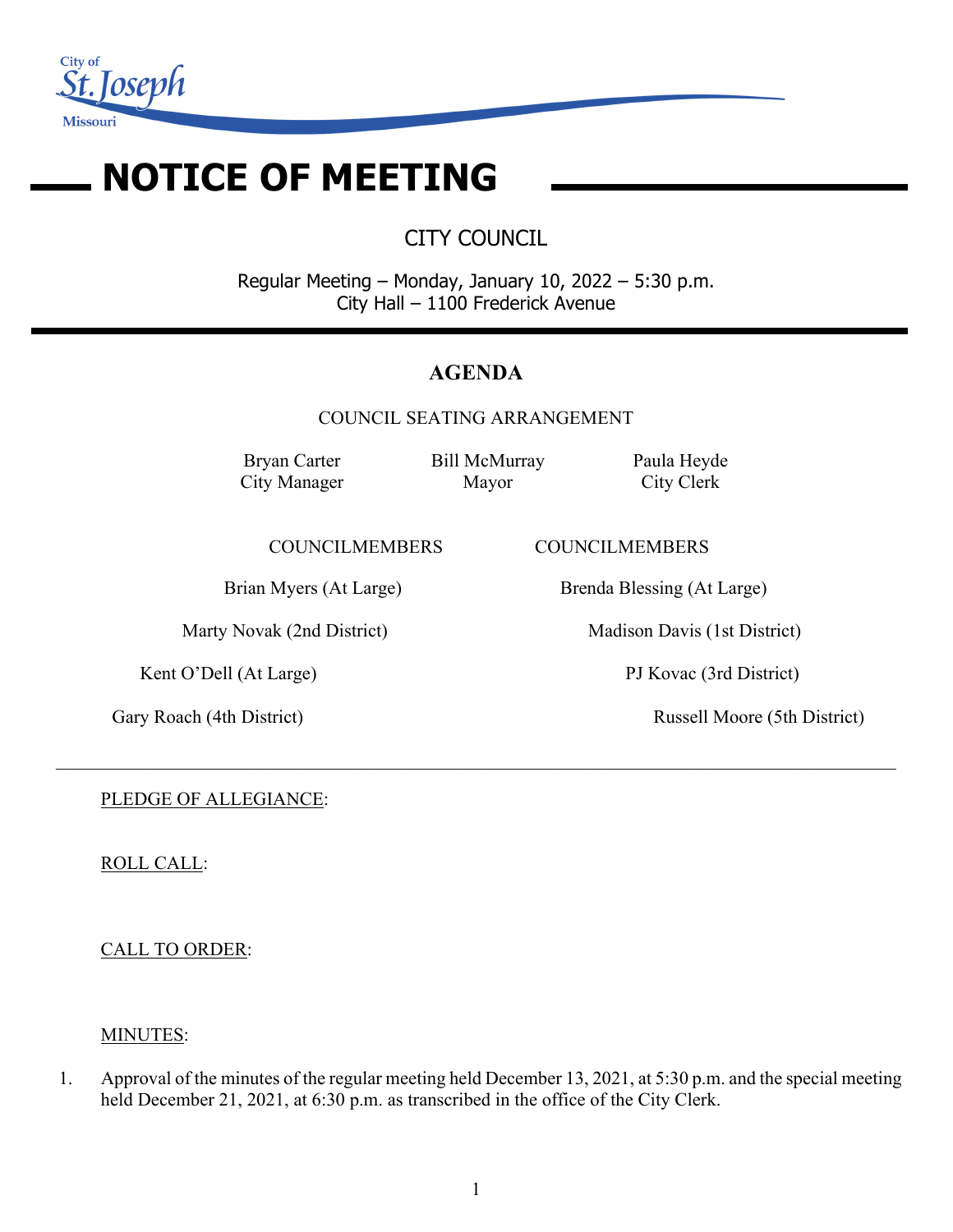## SPECIAL RECOGNITIONS:

2. Proclamation – Brett Esely Day

# ACCEPTANCE OF AGENDA:

## PUBLIC HEARING ON REZONINGS AND CONDITIONAL USE PERMITS:

- 3. A Bill (#1392-18) sponsored by Councilmember O'Dell redistricting the property located at 2921 Pear Street from C-3, Commercial District to R-1B, Single-Family Residential District, as requested by Stephen Browning.
- 4. A Bill (#1393-18) sponsored by Councilmember O'Dell redistricting the property located at 906 Sylvanie Street from C-2, Downtown Business District to R-4, Apartment Residential District, as requested by Jason Beeman.

# CONSENT AGENDA:

## Nominations and Appointments:

- 5. Filed 12/20/21: Councilmember Moore nominates Audrey Cravatt, 4703 Hallbrook Drive, to serve as a member of the Personnel Board for a term expiring January 18, 2027; she is replacing Tracy Fender, whose term will expire on January 17, 2022.
- 6. Filed 12/21/21: Councilmember Kovac nominates David Ball, 4509 S. 14th Street, to serve as a member of the Tree Board for term expiring December 3, 2024; he is being reappointed.
- 7. Filed 12/22/21: Councilmember Blessing nominates Carol Cline, 2730 Renick Street, to serve as a member of the Landmark Commission for a term expiring January 25, 2025; she is replacing Ron Auxier, whose term expires on January 25, 2022.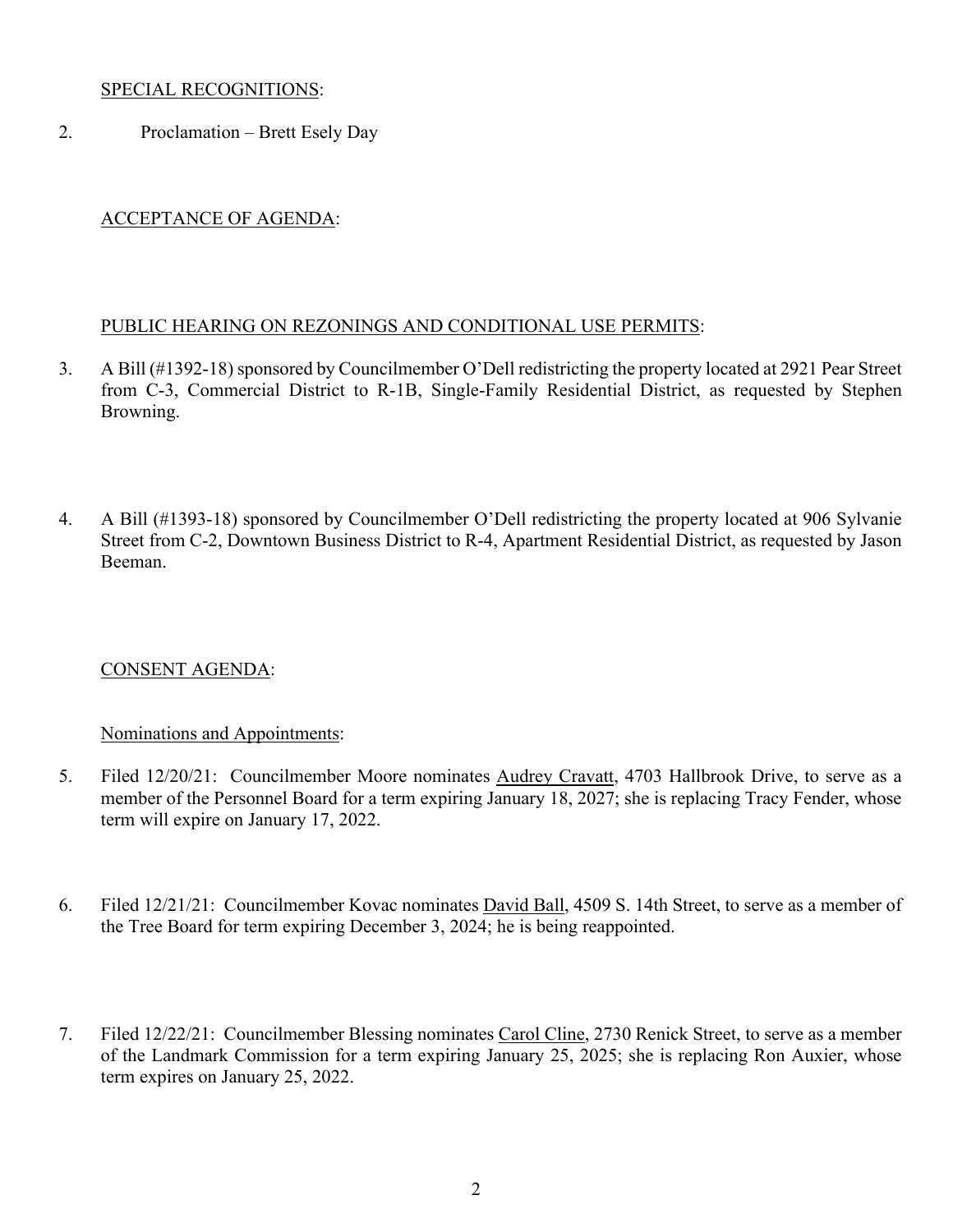## CONSENT AGENDA: Nominations and Appointments: (Cont'd)

- 8. Filed 1/3/22: Mayor McMurray nominates Nancy Nash, 2208 Berkshire Drive, to serve as a member of the Social Welfare Board of Buchanan County for a term expiring May 31, 2023; she is replacing Carol Burns, whose term will expire on February 11, 2022.
- 9. Filed 1/3/22: Mayor McMurray nominates Judge Daniel Kellogg, 2807 Whitman Drive, to serve as a member of the Social Welfare Board of Buchanan County for a term expiring May 31, 2024; he is replacing Dr. Robert Stuber, whose term will expire on February 4, 2022.
- 10. Filed 1/3/22: Mayor McMurray nominates Rex Robinson, 3305 Linda Lane, to serve as a member of the Social Welfare Board of Buchanan County for a term expiring May 31, 2025; he is replacing Tom Russell, whose term will expire on January 19, 2022.

# Bills for Passage:

- 11. A Bill (#1388-18) sponsored by Councilmember O'Dell approving the final plat entitled "McBee's Coffee N Carwash," a major subdivision consisting of one (1) lot proposed for the property located at 3016 N. Belt Highway, as requested by Galyna Saltkovska.
- 12. A Bill (#1394-18) sponsored by Councilmember O'Dell approving the preliminary plat entitled "Bluescope Buildings North America," a major subdivision consisting of one lot proposed for the property located at 2314 Lower Lake Road, 5406 Industrial Road and County Parcel 05-7.0-36-002-000-006.000, as requested by Mitch Sanders.
- 13. A Bill (#1395-18) sponsored by Councilmember O'Dell approving the preliminary plat entitled "Biozyme Inc Plat 2," a major subdivision consisting of one lot proposed for the property located at 1202 Bluff View Road, as requested by Robert Norton.
- 14. A Bill (#1396-18) sponsored by Councilmember O'Dell approving the preliminary plat entitled "Auxier Development," a major subdivision consisting of two lots proposed for the property located at 3906 Pickett Road, as requested by Jeremy Auxier.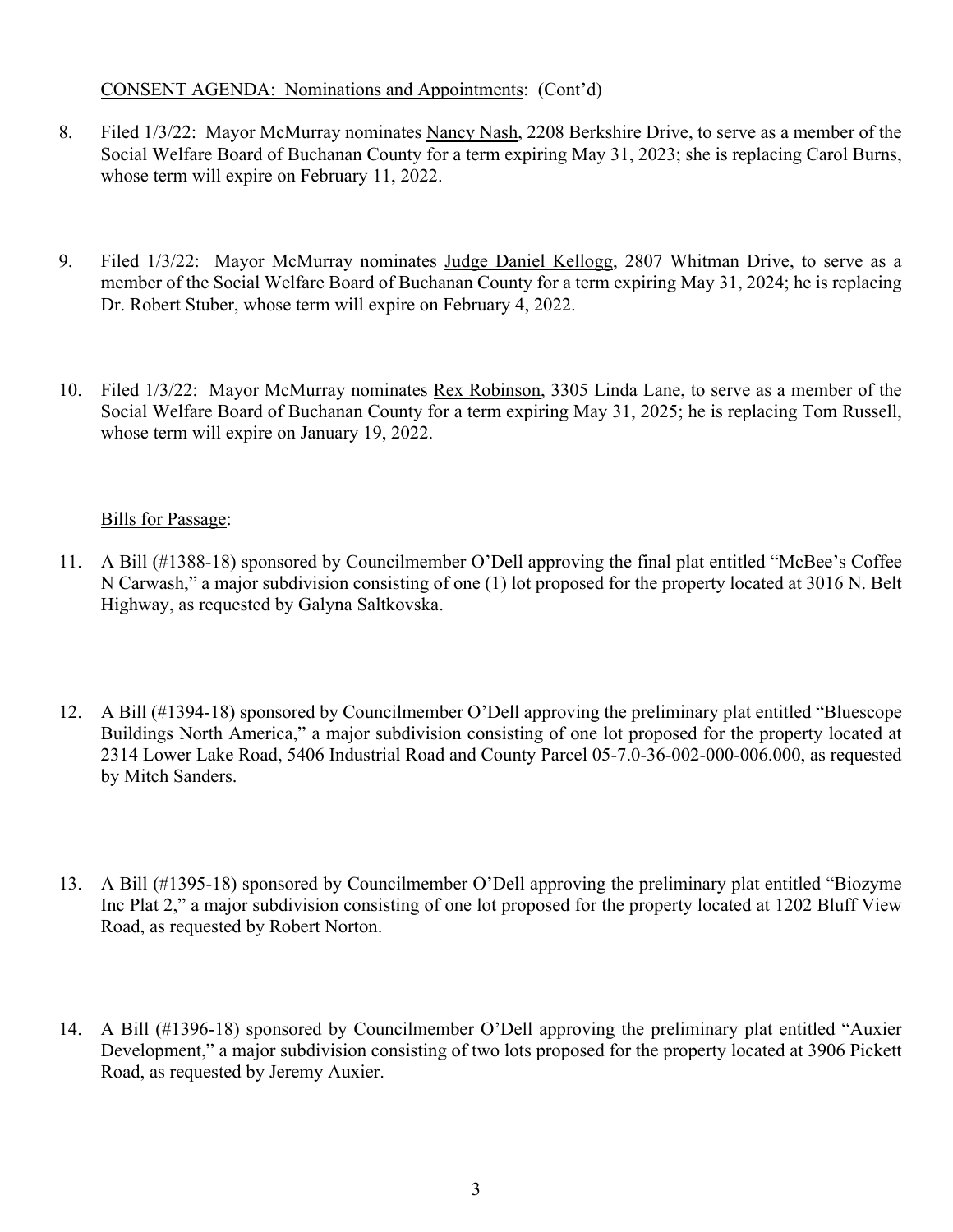## CONSENT AGENDA: Bills for Passage: (Cont'd)

15. A Bill (#1397-18) sponsored by Councilmember Kovac authorizing execution of an agreement with the Missouri Department of Conservation to participate in the department's Community Assistance Program for the purpose of providing fishing and related recreational activities at the Krug Park Lagoon and French Bottom Access.

## Resolutions for Adoption:

- 16. A Resolution (#1416-18) authorizing the execution of Work Order Number CON22-01 for the Bonds to Bridges Program in an amount not to exceed \$128,400.00 for bridge design, fabrication and delivery services for the Hyde Park Pedestrian Bridge, utilizing the Master Agreement for Professional Engineering Services with Contech Engineered Solutions, LLC.
- 17. A Resolution (#1417-18) authorizing the purchase of vehicle and general liability insurance for the Transit Division from the Insurica/Hudson Insurance Company in the amount of \$261,522.00.
- 18. A Resolution (#1422-18) authorizing the offering for sale of not to exceed \$5,000,000 principal amount of Special Obligation Improvement Bonds, Series 2022, of the City of St. Joseph, Missouri, to pay costs of certain parks improvements.
- 19. A Resolution (#1424-18) authorizing the execution of a contract to provide a Save Our Heritage Grant in the amount of \$2,150 to Diana Midyett to rehabilitate the structure located at 214 North 20th Street.
- 20. A Resolution (#1425-18) authorizing the execution of a contract to provide a Save Our Heritage Grant in the amount of \$5,694.86 to W. Cole Woodbury to rehabilitate the structure located at 502 and 506 Felix Street.
- 21. A Resolution (#1426-18) authorizing the execution of a contract to provide a Save Our Heritage Grant in the amount of \$24,000 to Jerry and Rebecca Porter to rehabilitate the structure located at 703 North 4th Street.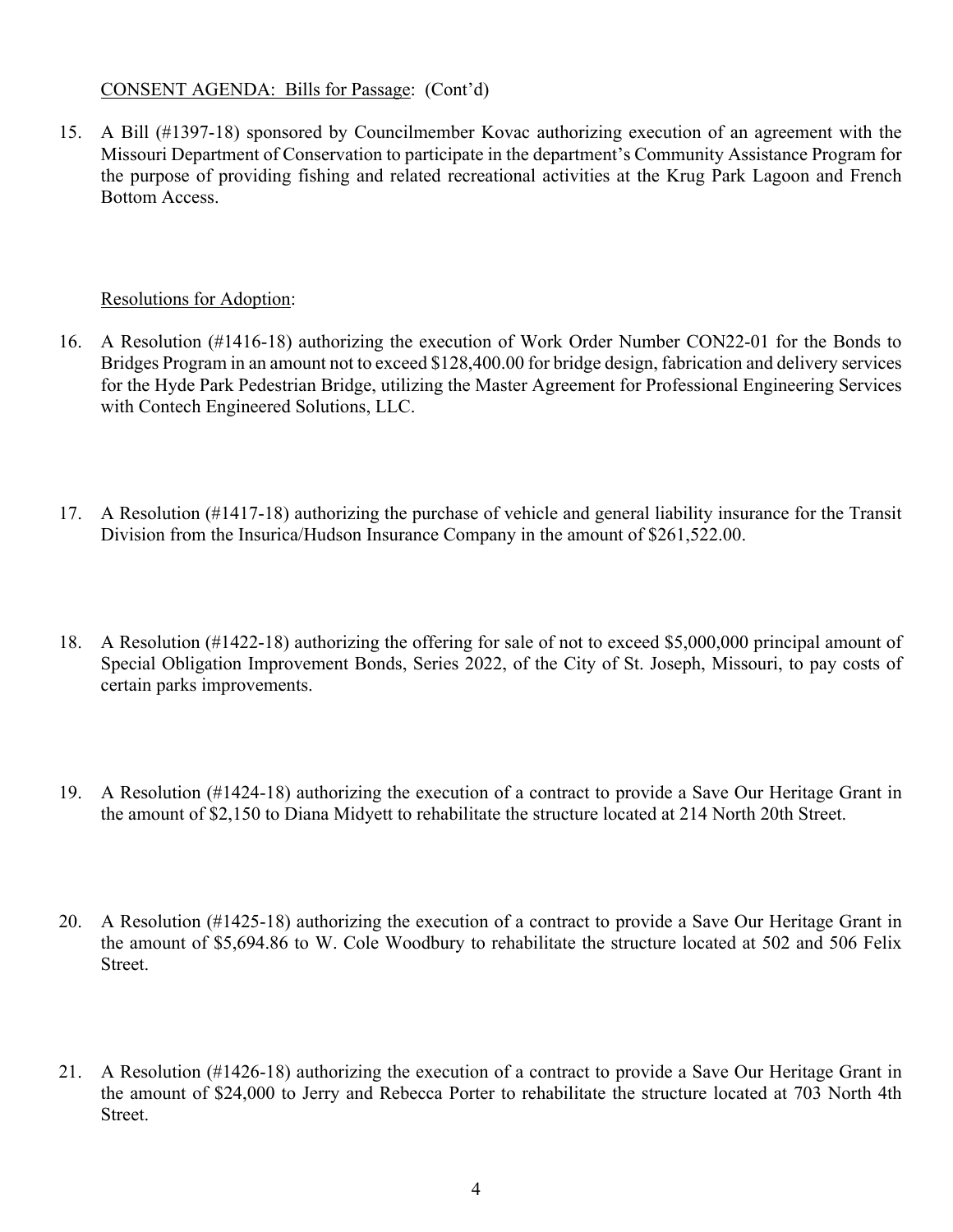## CONSENT AGENDA: Resolutions for Adoption: (Cont'd)

- 22. A Resolution (#1427-18) authorizing the execution of a contract to provide a Save Our Heritage Grant in the amount of \$24,000 to Christian and Karyn Amend to rehabilitate the structure located at 104 South 15th Street.
- 23. A Resolution (#1428-18) authorizing the execution of a contract to provide a Save Our Heritage Grant in the amount of \$6,246.00 to First Christian Church to rehabilitate the structure located at 927 Faraon Street.
- 24. A Resolution (#1429-18) authorizing the execution of a contract to provide a Save Our Heritage Grant in the amount of \$8,308.38 to Diana Midyett to rehabilitate the structure located at 2002 Francis Street.

#### \* \* \* \* \* \* \* \* \* \* \* \* END OF CONSENT AGENDA \* \* \* \* \* \* \* \* \* \* \* \* \* \* \*

## NOMINATIONS AND APPOINTMENTS:

None.

## BILLS FOR PASSAGE:

None.

## EMERGENCY BILL FOR PASSAGE:

25. An Emergency Bill (#1430-18) sponsored by Councilmember Kovac authorizing an amendment to the General Fund Civic Arena Program budget and issuance of a purchase order for the emergency purchase and installation of a new condensate boiler feed water system with controls for the Civic Arena with IHP Industrial, Inc. in an amount not to exceed \$31,650.00.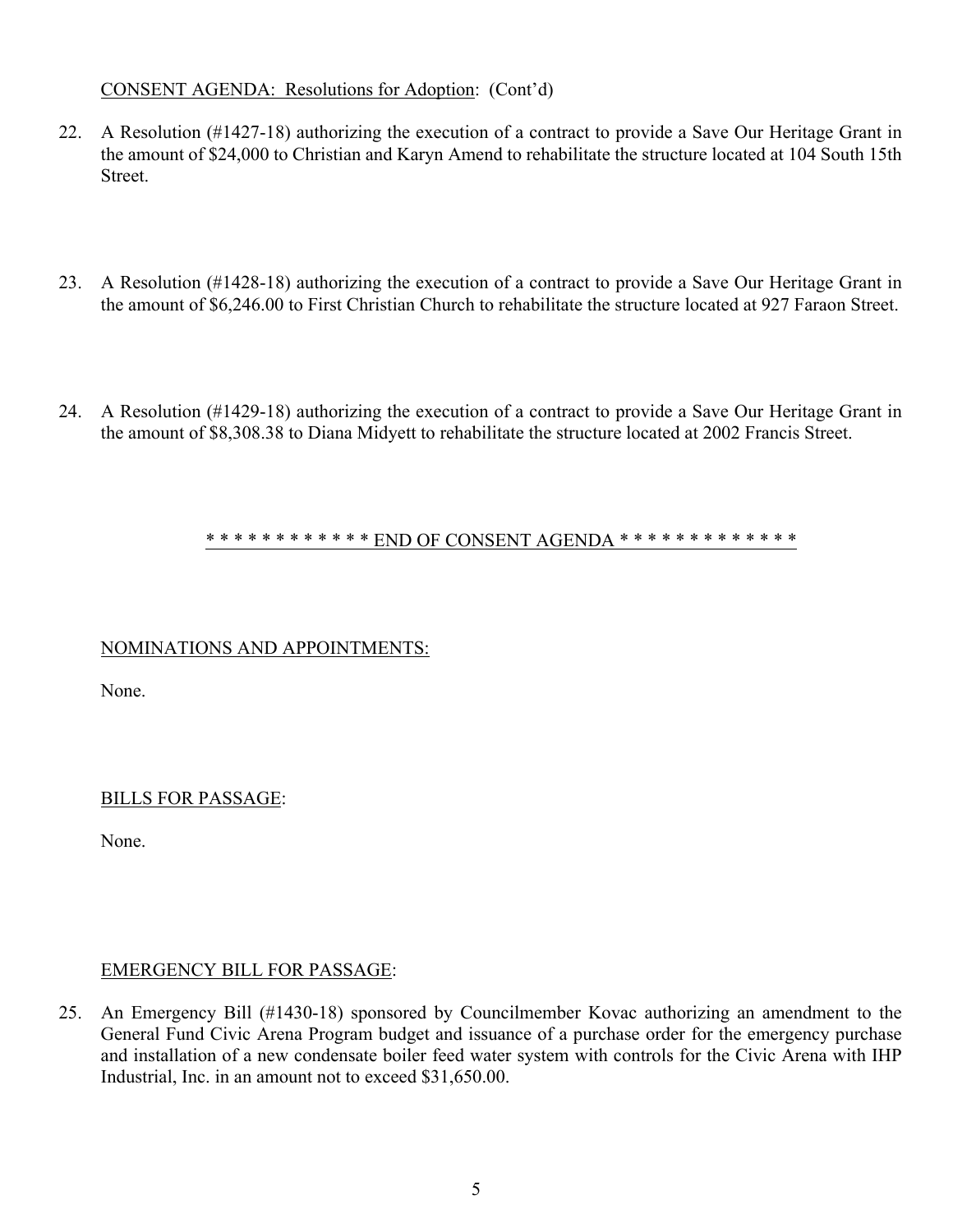## RESOLUTIONS FOR ADOPTION:

- 26. A Resolution (#1340-18) sponsored by Councilmember Moore requesting the Governor of the State of Missouri to authorize the necessary majority vote referendum among the eligible employees of the Fire Department hired prior to August 1, 1986, covered by LAGERS as to whether a majority of such employees favors Medicare-Only coverage.
- 27. A Resolution (#1421-18) authorizing execution of a Release of Obligations related to the joint development of a city park and Family YMCA facility located near the Shoppes at North Village.

# BILLS FOR FIRST READING:

- 28. A Bill (#1415-18) sponsored by Councilmember Moore authorizing an amendment to the Police Department budget in the General Fund and acceptance of the Edward Byrne Memorial Justice Assistance Grant both in the amount of \$35,127.00 to be used to purchase supplies and equipment for the Police Department and Buchanan County Sheriff Department.
- 29. A Bill (#1418-18) sponsored by Councilmember Davis authorizing the execution and submittal of a Missouri Highway and Transportation Commission (MHTC) Public Transit Operating Assistance Grant Agreement in the amount of \$23,399.00 for City of St. Joseph Mass Transit.
- 30. A Bill (#1419-18) sponsored by Councilmember Davis amending Section 28-1590 "Parking prohibited at any time" of Chapter 28 "Traffic and vehicles" of the Code of Ordinances to prohibit parking on the west side of 13th Street from 150 feet south of Sylvanie Street to the end.
- 31. A Bill (#1420-18) sponsored by Councilmember O'Dell approving the preliminary plat entitled "Easton Industrial Subdivision," a major subdivision consisting of one (1) lot proposed for the property located at 5101 and 5000 Easton Road as requested by Todd Morris.
- 32. A Bill (#1423-18) sponsored by Mayor McMurray authorizing an amendment to the Gaming Initiatives Fund to appropriate \$90,000.00 for professional legal services.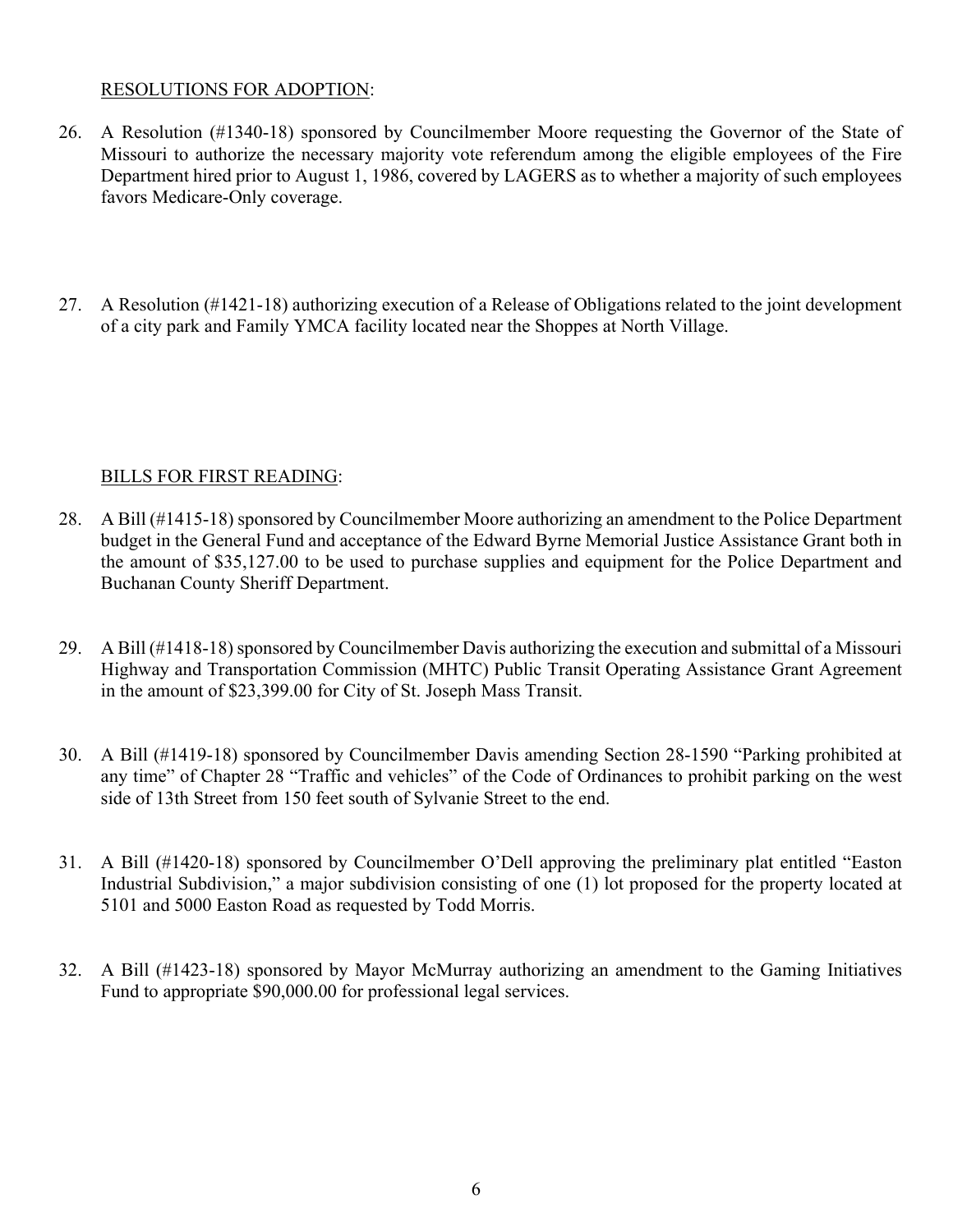#### REPORTS OF BOARDS & COMMISSIONS:

- 33. Filed 12/8/21: Minutes of the Library Board meeting held October 28, 2021, at 6:30 p.m., at the Downtown Library, 927 Felix Street.
- 34. Filed 12/14/21: Minutes of the Traffic Commission meeting held December 8, 2021, at 10:00 a.m., in the Council Chamber at City Hall.
- 35. Filed 12/20/21: Minutes of the Planning Commission meeting held December 16, 2021, at 5:30 p.m., in the Council Chamber at City Hall.
- 36. Filed 12/20/21: Minutes of the Housing Authority meeting held October 21, 2021, at 4:00 p.m., at the Housing Authority office, 2902 S. 36th Street, via video conferencing.
- 37. Filed 12/22/21: Minutes of the Library Board of Trustees meeting held December 21, 2021, at 6:30 p.m., at the Downtown Library, 927 Felix Street, via video conferencing.
- 38. Filed 12/22/21: Minutes of the Library Board Personnel Committee meeting held December 21, 2021, at 7:30 p.m., at the Downtown Library, 927 Felix Street.
- 39. Filed 12/22/21: Minutes of the Land Bank Board meeting held December 21, 2021, at 1:00 p.m., in the 4th Floor Conference Room at City Hall.
- 40. Filed 1/3/22: Minutes of the Museum Oversight Board meeting held December 17, 2021, at 9:30 a.m., at St. Joseph Museums, 3406 Frederick Avenue.
- 41. Filed 1/3/22: Minutes of the Social Welfare Board meeting held March 23, 2021, at 3:00 p.m., at Rogers Pharmacy, at 3705 N. Belt Highway.
- 42. Filed 1/3/22: Minutes of the Human Rights Commission meeting held September 21, 2021, at 6:00 p.m., in the 1st Floor Conference Room at City Hall.
- 43. Filed 1/3/22: Minutes of the Parks and Recreation Board meeting held May 20, 2021, at 4:00 p.m., at the Joyce Raye Patterson 50+ Activity Center, 100 South 10th Street.
- 44. Filed 1/4/22: Draft minutes of the Social Welfare Board meeting held November 16, 2021, at 8:00 p.m., at Rogers Pharmacy, 3705 N. Belt Highway.
- 45. Filed 1/4/22: Minutes of the Human Rights Commission meeting held October 19, 2021, at 6:00 p.m., at InterServ, 5400 King Hill Avenue.
- 46. Filed 1/4/22: Minutes of the Parks and Recreation Board meeting held October 21, 2021, at 4:00 p.m., at the Parks, Recreation & Civic Facilities Admin office, 1920 Grand Avenue.
- 47. Filed 1/4/22: Minutes of the Land Bank Advisory Committee meeting held November 15, 2021, at 1:00 p.m., in the 1st Floor Conference Room at City Hall.
- 48. Filed 1/4/22: Minutes of the Administrative Violation Review Board meeting held May 5, 2021, at 2:00 p.m., in the 4th Floor Conference Room at City Hall.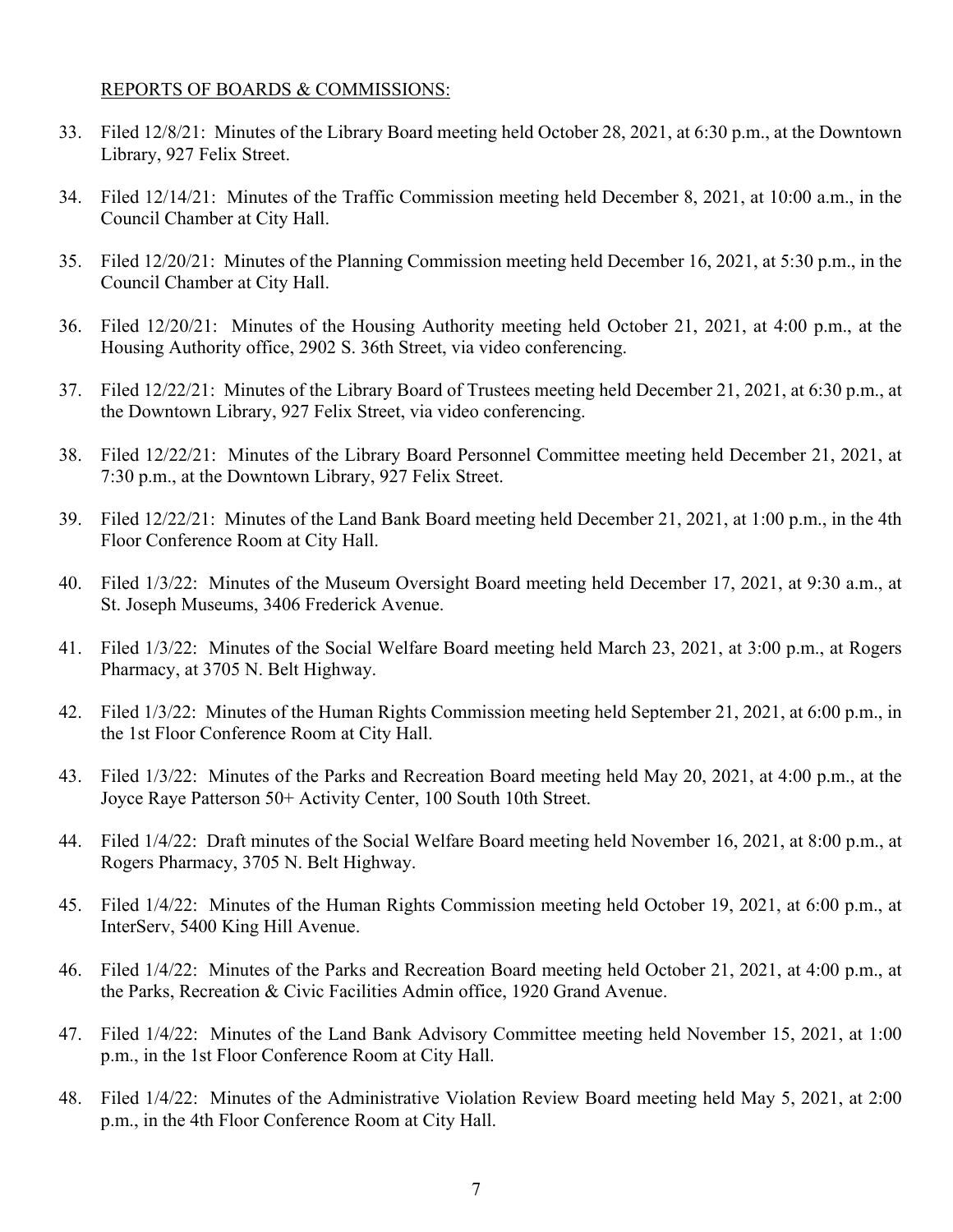## REPORTS OF BOARDS AND COMMISSIONS: (Cont'd)

- 49. Filed 1/4/22: Minutes of the Tree Board meeting held September 15, 2021, at 6:30 p.m., in the 1st Floor Conference Room at City Hall.
- 50. Filed 1/5/22: Minutes of the Landmark Commission meeting held December 7, 2021, at 5:30 p.m., in the Council Chamber at City Hall.
- 51. Filed 1/5/22: Minutes of the Tree Board meeting held November 10, 2021, at 5:45 p.m., at the Missouri Conservation Department, 701 James McCarthy Drive.
- 52. Filed 1/5/22: Minutes of the Human Rights Commission meeting held December 21, 2021, at 6:00 p.m., in the 1st Floor Conference Room at City Hall.

#### WORK SESSION MINUTES – CITY CLERK'S OFFICE:

53. Filed 12/9/21: Minutes of the Council Work Session held November 18, 2021, at 4:00 p.m., in the 4th Floor Conference Room at City Hall.

#### REPORTS & RECOMMENDATIONS OF THE CITY MANAGER:

54. Filed 12/28/21: Memorandum in re: Acting City Manager (December 22 through January 3, 2022).

#### DELEGATIONS, PETITIONS:

None.

#### COMMUNICATIONS:

- 55. Filed 12/8/21: Municipal Division Summary Reporting, November 2021.
- 56. Filed 12/8/21: Social Welfare Board Activities for the month of November 2021.
- 57. Filed 12/10/21: Letter from Sue Wilson, 2609 South 27th Street, in re: Downtown history.
- 58. Filed 12/13/21: Encumbrances Report \$5,000-\$25,000.
- 59. Filed 12/13/21: Health Department Monthly Statistical Report, November 2021.
- 60. Filed 12/13/21: Minutes of the St. Joseph Museums Bi-Monthly Board meeting held November 18, 2021, at 2:00 p.m., at St. Joseph Museums, 3406 Frederick via Zoom video conferencing.
- 61. Filed 12/14/21: Letter from Peggy D. Richardson, Executive Director, Missouri Gaming Commission, in re: State/Local Allocation of Gaming Revenues for the period 11/1/21 through 11/30/21.